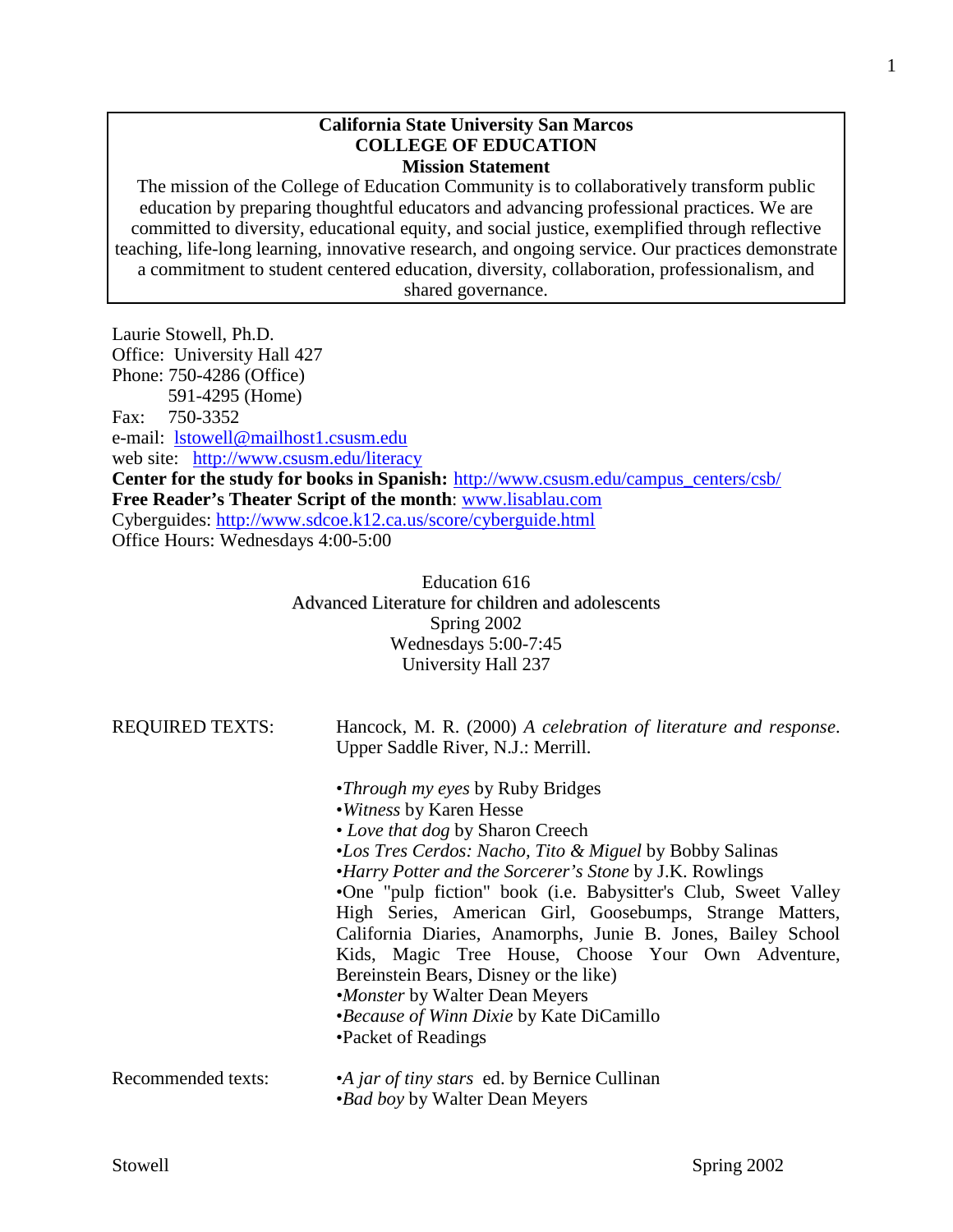Although it would be worthwhile to have these books in your personal and/or classroom library, it is not essential that you buy them all. They can be found at any public library, the university library, or you could borrow them.

#### **OVERVIEW:**

This course is an advanced study of children's literature with emphasis on selecting, interpreting and using quality literature with children of various needs and developmental levels. It is designed to give experience in selecting what is best and appropriate for students. Techniques for introducing literature to students, finding ways to deepen and broaden student's understanding of literature, and extend student's interest in literature are included. Most of all, the course is intended to help teachers recognize and value good children's and adolescent literature for its artistic and literary merits and for its importance to children. Specific objectives to be achieved include the following:

# **Knowledge**

1. Students will become aware of and deepen their own understandings of the range of available literary material for children and adolescents and will become familiar with selected examples of picture books, folk and fairy tales, fantasy, poetry, realistic fiction, historical fiction and informational books.

2. Students will learn criteria for book selection that are appropriate to children's and adolescent literature.

3. Students will recognize developmental characteristics of children and adolescents that affect their reading interests, responses and appreciation

4. Students will understand the role of technology in literature studies

#### **Attitudes/Values**

1. Students will display a positive, interested stance toward the reading of children's and adolescents literature

2. Students will display a commitment to the use of children's literature in the classroom in various areas of curriculum (reading, social studies, science, etc.)

3. Students will develop a commitment to foster multicultural understanding through the inclusion of literature from diverse cultures

4. Students will value reading as a means of enjoyment as well as means of getting information.

5. Students will value childrens' and adolescents' right to read a wide range of literature without censorship.

#### **Skills**

1. Students will practice strategies for bringing students and books together including techniques for :

a. encouraging childrens' and adolescents' reading and response

b. presenting literature to children and adolescents through reading aloud, storytelling, etc.

c. planning discussions

d. designing creative experiences

e. choosing and using literature in thematic curricular studies

2. Students will practice responsible decision making in choosing books and in drawing the line between selection and censorship.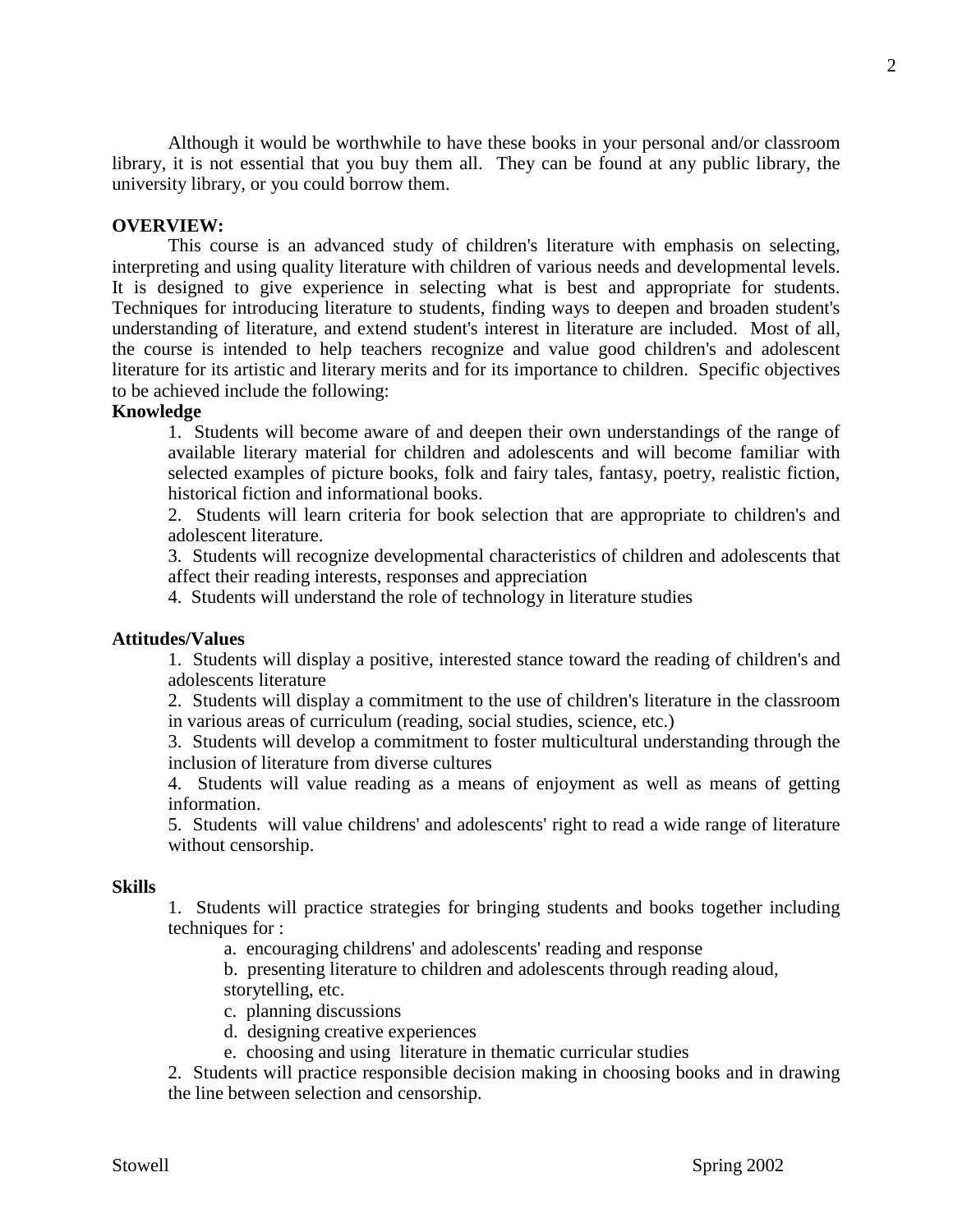#### **REQUIREMENTS:**

\***PARTICIPATION**: **Attend class regularly, arrive on time**, bring assigned books to class, complete assignments and display an understanding of material read through class discussions. You are also expected to speak up and out in class, to question not only when you do not understand, but also when you disagree.

**\*COMMENT CARDS (30 PTS.)** - It is expected that everyone will do all the readings and will come to class prepared to discuss them. To come prepared, write at least 3 comments or questions from the readings for that session on notecards or paper (the form doesn't matter). **Do not summarize**. Try to comment on more than one article. We will use these as the basis of our discussion at the beginning of each class. I will collect them at the beginning of each session and they should show that you have done the reading. If there are more than three articles to read **besides** the textbook, you may choose which three to read. **You do not have to write comment cards for the required children's and adolescent literature.**

**QUICKWRITES**: Occasionally you will respond to a question about one of the required books (primarily the chapter books) in class in order to be sure you read it. These are worth 3-4 points each. I'm only reading to see if you read the book and can answer the question.

# \***IN-DEPTH EVALUATION (25 pts.):** of one of the following:

-picture book or book of traditional literature -poetry book (by a single author or edited collection) -fantasy novel -realistic fiction novel -historical fiction novel -nonfiction, biography or autobiography

These evaluations should consider the general guidelines found in the packet (as appropriate) as well as guidelines found in the textbook specific to that genre. These evaluations should also include your personal reaction to the book as well as how it might be used in a classroom setting. Suggested length: about 3-6 typewritten pages. **Please do not choose one of the assigned books. DUE: May 22**

**\*JOURNAL & ANALYSIS (20 pts.)**: We will be responding in class (in response journal format) to the required readings as well as other books shared in class. Then we will analyze our own responses based on some of the articles we read and discuss the implications for the classroom. You will write a 1-2 page reflection on the analysis of your journal to be turned in with your journal and analysis. Discuss what you learned about your own responses: do they follow a particular pattern? How might this be used in a classroom (if at all) and what value does it have for teachers? **DUE: March 13**

# **CHOICE PROJECT I (25 pts.) DUE: March 6:**

**\*COMPARE CHILDREN'S CHOICES AND ADULT CHOICES:** Compare two books: one selected by adults as a best book for children and one selected by children. These could be a comparison of the Caldecott or Newberry winner for a particular year and the California Young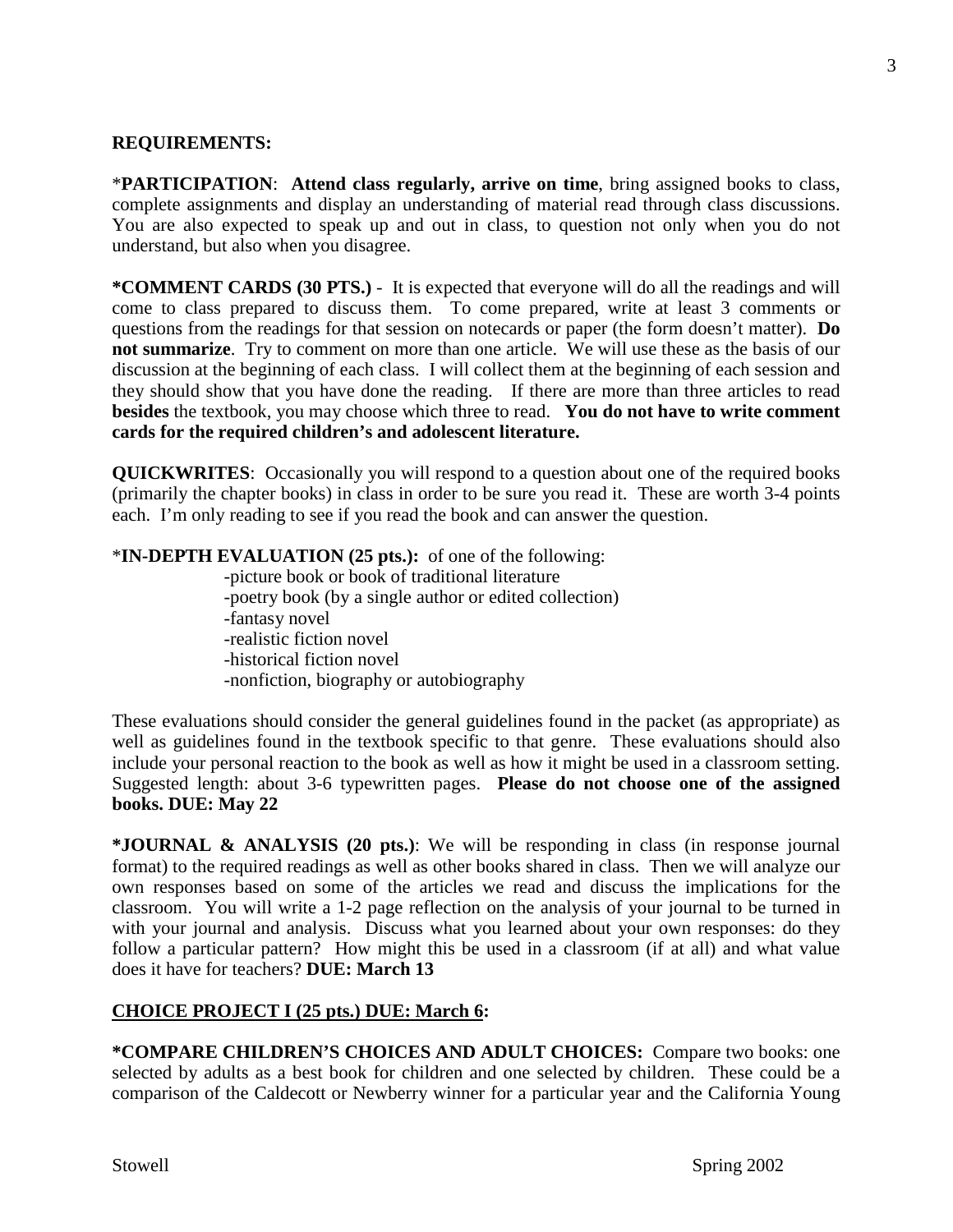**\*COMPARE RESPONSES:** Find a book that you could share with a child of which you also

have a professional book review (Almost any book on Amazon.com has a review from Horn Book or Kirkus. Don't use a review by a reader).Read the book and write your response to the book. Then read the same book to a child. Record their response (audio tape or videotape works best, but you could take notes). Then write a paper comparing your response, the student's and the review.

Reader Medal in a particular age category in the same year. You could also compare IRA's children's or adolescent's choices and teacher choices (these are found in *The Reading Teacher* and the *Journal of Adolescent and Adult Literacy*. I can get you the list if you need it ) How different (or the same) are these books in content, theme, style, character development and the like? What can you say about the kinds of books children select as good vs. the kind that adults

**Do not choose one of the required books please! Be sure to end your paper with a discussion about what conclusions you can draw about the difference between adult and children's choices.**

**CHOICE PROJECT II (25 pts.):** From the following assignments**, choose 1 to complete**. PLEASE REREAD THE DESCRIPTION OF THE ASSIGNMENT BEFORE BEGINNING**. DUE: April 24.**

**\*CASE STUDY OF A READER:** Find out as much as you can about one student's reading. What titles can s/he recall from previous grades? What are his/her favorites? Why? Did anyone ever read to him/her? Observe and record this student's interactions and responses to books over at least a four week period of time. Keep track of what books the student chooses to read and has read to him or her. Do you see any pattern in the student's selections (for example; does he read all science fiction or all nonfiction)? How does this student make selections? What do the student's choices, reactions, comments and questions reveal about cognitive skills or moral judgment? Do you see any changes that reflect experiences with books? This is not about the student's reading ability, but rather about his or her interest and attitude about literature. Write a 3-6 page typed paper of your observations and your interpretation of this student's experiences with books. Be sure to attach any notes you collected to the end of the paper.

**\*WEB SITES**: Do an annotated bibliography of at least 20 web sites **related to children's literature.** Give the URL of the web site and a description of what one might find there. Please check these out yourself rather than copy them out of journals and give your own opinion. How useful are they? How up to date? What kinds of information do they give? Is it set up by a publisher, in other words, is it just an advertisement? Also include whether you think it is primarily an adult site (for teachers- includes lesson plans, etc. or for parents) or whether it is appropriate for children as well.

\***IN-DEPTH EVALUATION OF A VIDEOTAPE OR SOFTWARE PROGRAM** for children and/or teachers. Check with me for some samples of guidelines or use existing guidelines from various organizations (ALA has guidelines for evaluating video), or create your own . You may wish to bring in the video or software to share when reviewing it for the class.

select for children as good.

**OR**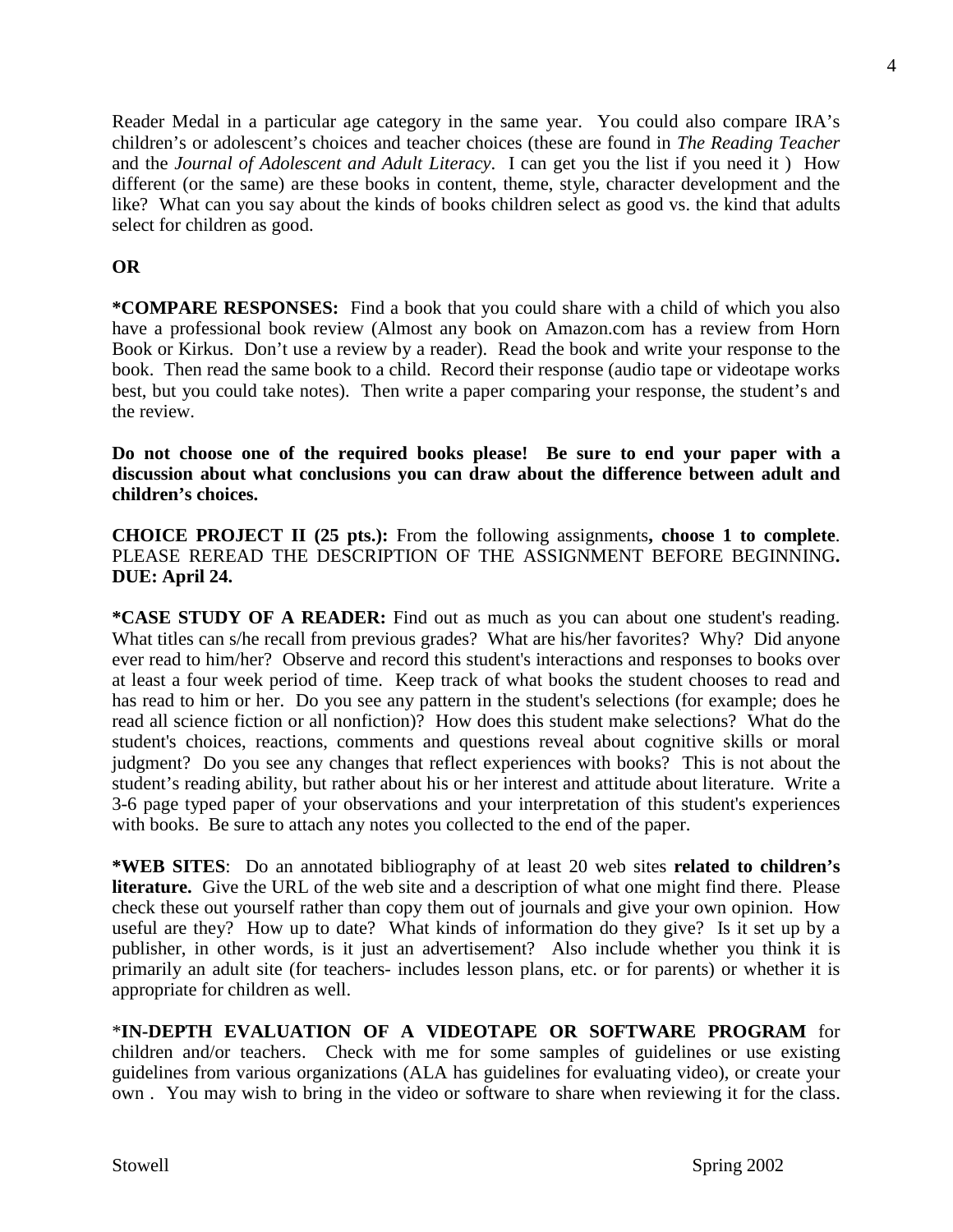Unless it is a short video, please choose a representative clip to share. If you wish to share a piece of software, please let me know in advance so that I can schedule the appropriate equipment. When evaluating, consider the appeal to children and/or teachers, accessibility (for software), applicability (in what situations could you envision it being used) and overall quality. Be sure this is a video or software, which is related to children's literature. Suggested length: 3-6 typewritten pages.

**\*JOURNAL REVIEW** Read one professional journal that regularly reviews children's books and writes a review of the journal. This review should include: the audience for which the journal is intended, how often the journal is published, what regular features the journal offers, what kinds of topics the journal generally covers and a summary of at least one of the articles in the particular journal you read. You will also share this information with the class on a one page information sheet summarizing what you have learned. Select from the list below (If you have an idea for another journal, please check with me first):

Book Links BookList English Journal (NCTE) (middle and secondary teachers) Voices in the middle (middle school teachers) Journal of Adolescent and Adult Literacy (IRA) (middle and secondary teachers) Journal of Children's Literature Language Arts (NCTE) School Library Journal (ALA) The Horn Book The New Advocate The Reading Teacher (IRA)

**\*POETRY COLLECTION**: Read widely from among poetry collections and poets. In any format you choose (notecards, notebook, whatever) collect and **organize** the poems **thematically (not by author or book).** With each poem, be sure to include the title of the poem, the author, and the source from which the poem came. Do not let Silverstein and Prelutsky dominate your collection. This should include a range of authors and topics. Also include a bibliography of all your sources. You must have **at least 75 poems** from **at least 12 different sources**. Feel free to duplicate poems (rather than writing them over by hand). The purpose of this assignment is to have a large and wide ranging collection of many different types of poems on many different subjects that you could use as a resource with children in, for example, a classroom setting. If you include holidays or seasonal poems, be sure to be inclusive of many cultures and religious groups. In any case, your collection should be multicultural in nature.

**\*STUDY OF AN AUTHOR, ILLUSTRATOR OR POET**: Do an in-depth study of a children's author, illustrator or poet. Your paper should be 4-6 typed pages in length, including books available of the author, illustrator or poet's work. Discuss how the author's life influenced his or her work. Many authors have their own website and/or biographies or autobiographies are available and good resources. Be prepared to share some of what you learned in class and have copies of a fact sheet of the poet, author or illustrator, a bibliography of his or her works and ways that they could be used with children to pass out in class.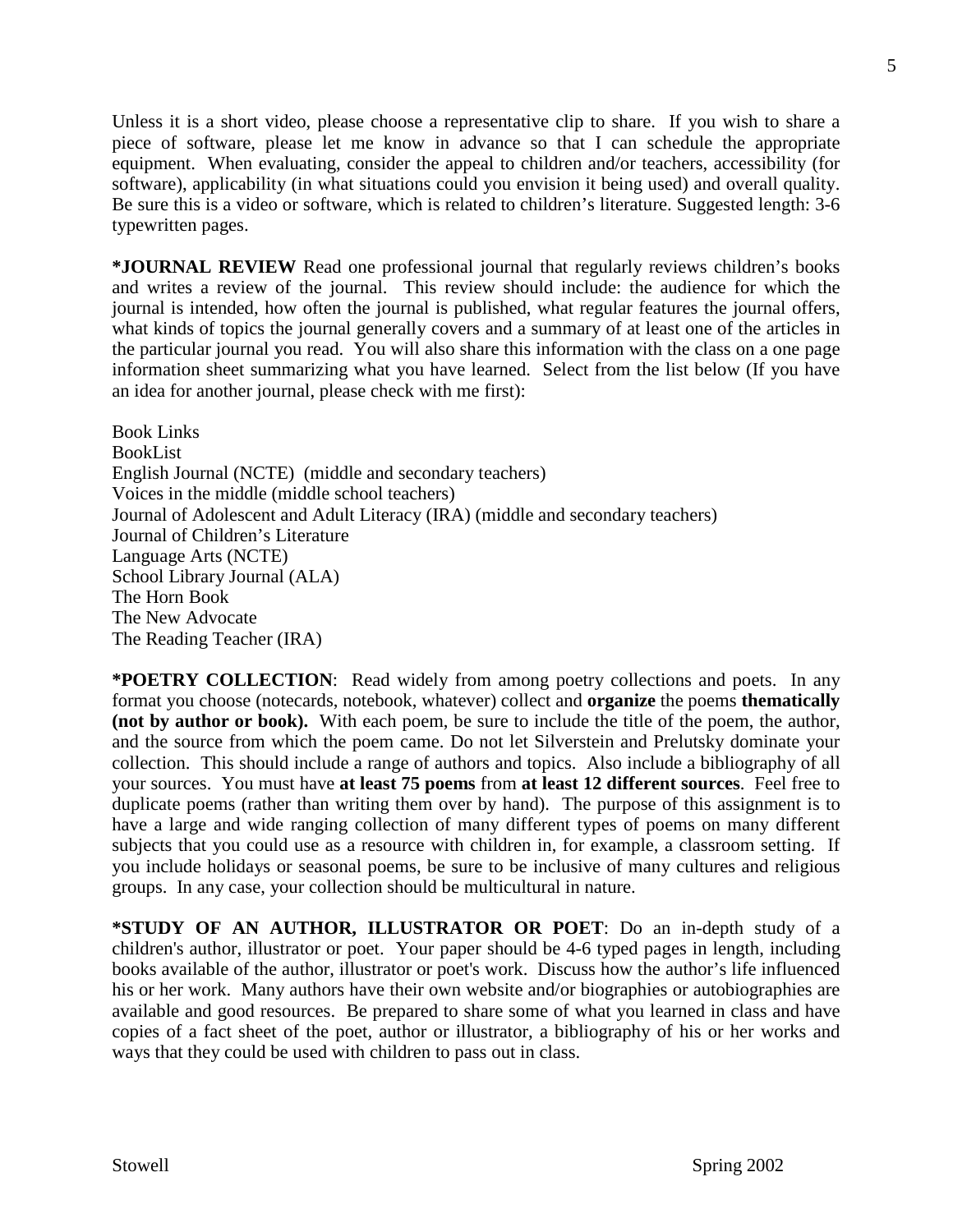**\*STUDY THE ART OF PICTURE BOOKS (Choose one)**: This project could take one of several forms:

- A. Write a critical analysis of a particular medium in children's picture books. Select 5- 10 picture books of the same media and analyze the books for how effectively the media is used with those particular texts.
- B. Develop lesson plans for studying the art of picture books with your students.
- C. Study the art of picture books with your students. Record their responses to the art of picture books and categorize and analyze them. What do they tell you about their understanding of the story or information through the pictures? What do they tell you about their understanding about art?

D. Study a particular style of art in picture books and then have your students imitate it in their own books or a classbook.

E. Compare the illustrations of different variants of the same folk or fairy tale

F. Study the fonts of ABC books - what is the most popular, why are particular fonts used, etc. What tone does the font set?

**\*CENSORSHIP IN YOUR DISTRICT:** Write a paper about how censorship has affected you or your district. Describe the policy for challenged books. How often has this happened? What happens when a book is challenged? Has a book been challenged and reappeared later? You might interview parents to find out what they would and would not object to and what would change their mind about allowing a book in a classroom or library. School and public librarians would be helpful to talk with. as well. Feel free to describe your personal experiences with censorship, but broaden your discussion to illustrate how pervasive censorship is. This paper should be 3-6 pages in length.

**\*RESPONSE ACROSS AGES**: Read one book or poem to three different ages. (Try to make the age spread broader than a year, like K, 1, 2. A more appropriate spread would be 2, 4, 7 or 4, 8, 11). Record the responses of each group through audio tape, videotape, writing or drawing. (Keep in the mind the method of response when analyzing them - how limiting was it) Analyze the responses of each group. Discuss what their responses indicate about their development in literature appreciation. This paper should be 3-6 pages in length.

**\*DRAMATIZATION**: Choose a story or poem and find a way to present it dramatically to the class through storytelling, singing, dancing, choral reading, puppetry or some other form. It can be an existing story or one that you write yourself. You might also find a way for members of the class or the entire class to be actively involved in your dramatization. You might also share ways that this could be done in a classroom with children. **OR** you could do your dramatization with a group of children and report to us about how it went through videotape, audio tape, photographs or the like.

**\*JACKDAW:** This is a collection of resource materials that a teacher and students can use in discussion or display related to a particular book. Whenever possible Jackdaws include primary documents or facsimiles of them. Examples of items in a Jackdaw might be photocopies of newspaper headlines, relevant articles, photographs, information about the author, actual items from the book, recipes, price lists, artwork, songs or music, clothes of a character (paper dolls, catalogue or collage format), maps (real or imagined), time lines of the books events, advertisements, letters, diaries, whatever the book suggests. It is probably difficult to find actual primary documents, so you can also create them. Be sure to include more than just print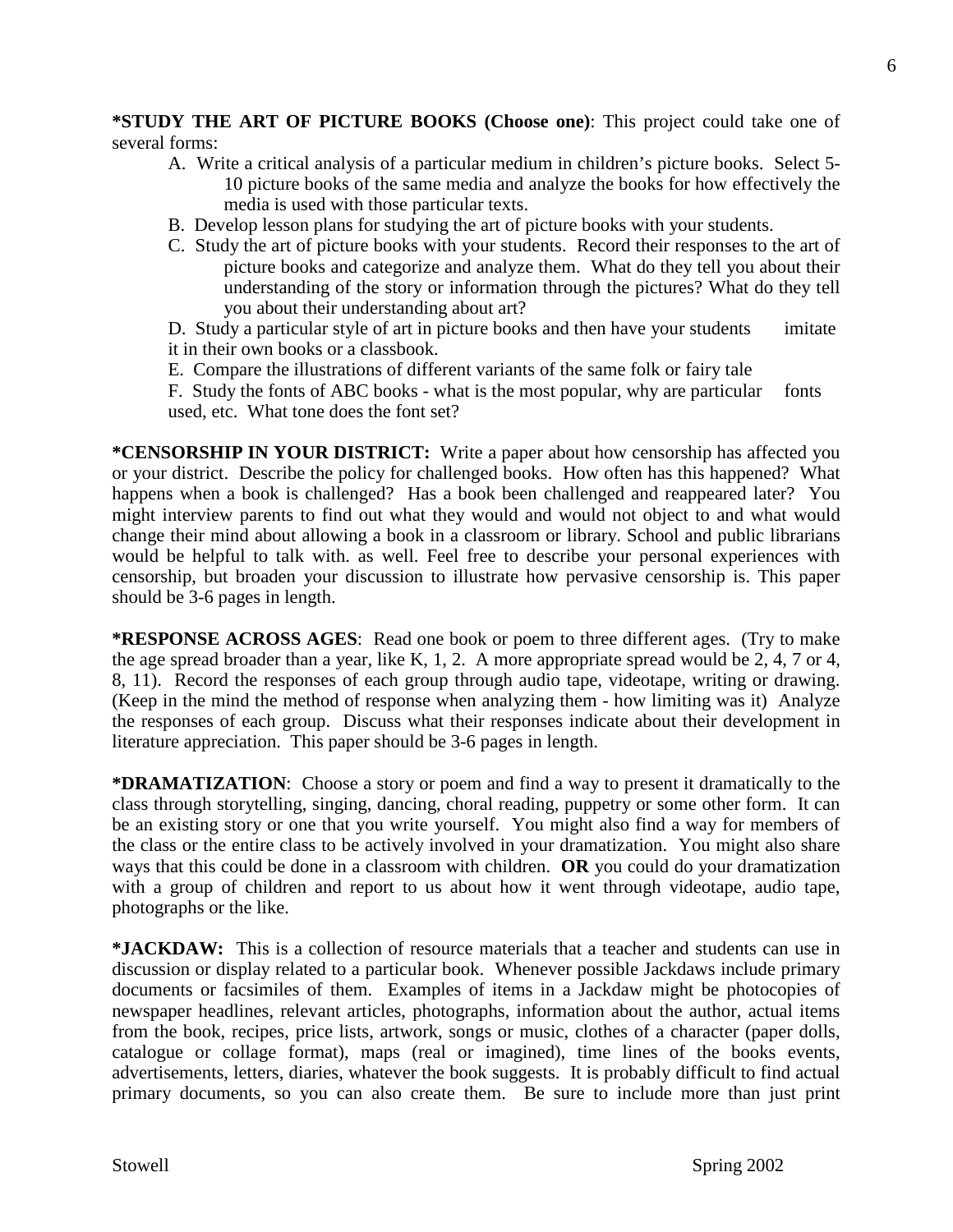materials - think about what would help second language learners as well. A jackdaw also does not include workbook related materials either. Collect all your items in some kind of container that is portable. (The term comes from a British name for a bird that picks up brightly colored objects and carries them off to its nest.) Include a table of contents and a bibliography of your sources.

**\*FAMILY LITERACY PACKETS:** These are packets of activities (usually around 3-5) centered around one book, that can be sent home with children for families to read and do together in the space of a week. Select books that are appropriate for your grade level that would also be enjoyable for adults to read with children. Don't be afraid to include nonficiton, poetry, etc. The activities should have simple instructions, be meaningful to the book, interactive, extend or enhance an understanding of the book and fun for adults and children. Teaching reading skills in this situation is secondary to the primary goal of children and their families participating together in the reading of a book. The packet should contain: an itemized list of what is in it (so that you are sure it all comes back to you!), some kind of record keeping mechanism or a way for parents to give their reaction to the packet (like a journal that travels with the packet), and the items necessary to complete the tasks (for example: if you want kids to draw a picture include crayons or if they can play a game, include all game pieces). Compile at least three packets. There are some suggested themes in the back of the packet. Avoid worksheet kinds of activities. This option is most appropriate for K-3, but upper grade, middle and high school can be innovative and may find ways to do this as well. In other words, don't be limited in your thinking. If you want to give it a try, do so!

# **\*DEVISE AN ASSIGNMENT OF YOUR OWN AND COMPLETE IT. Please talk with me before beginning it.**

| SCHEDULE: |             |                          |  |
|-----------|-------------|--------------------------|--|
| Date      | <b>ODIC</b> | Readings and Assignments |  |

**SCHEDULE:**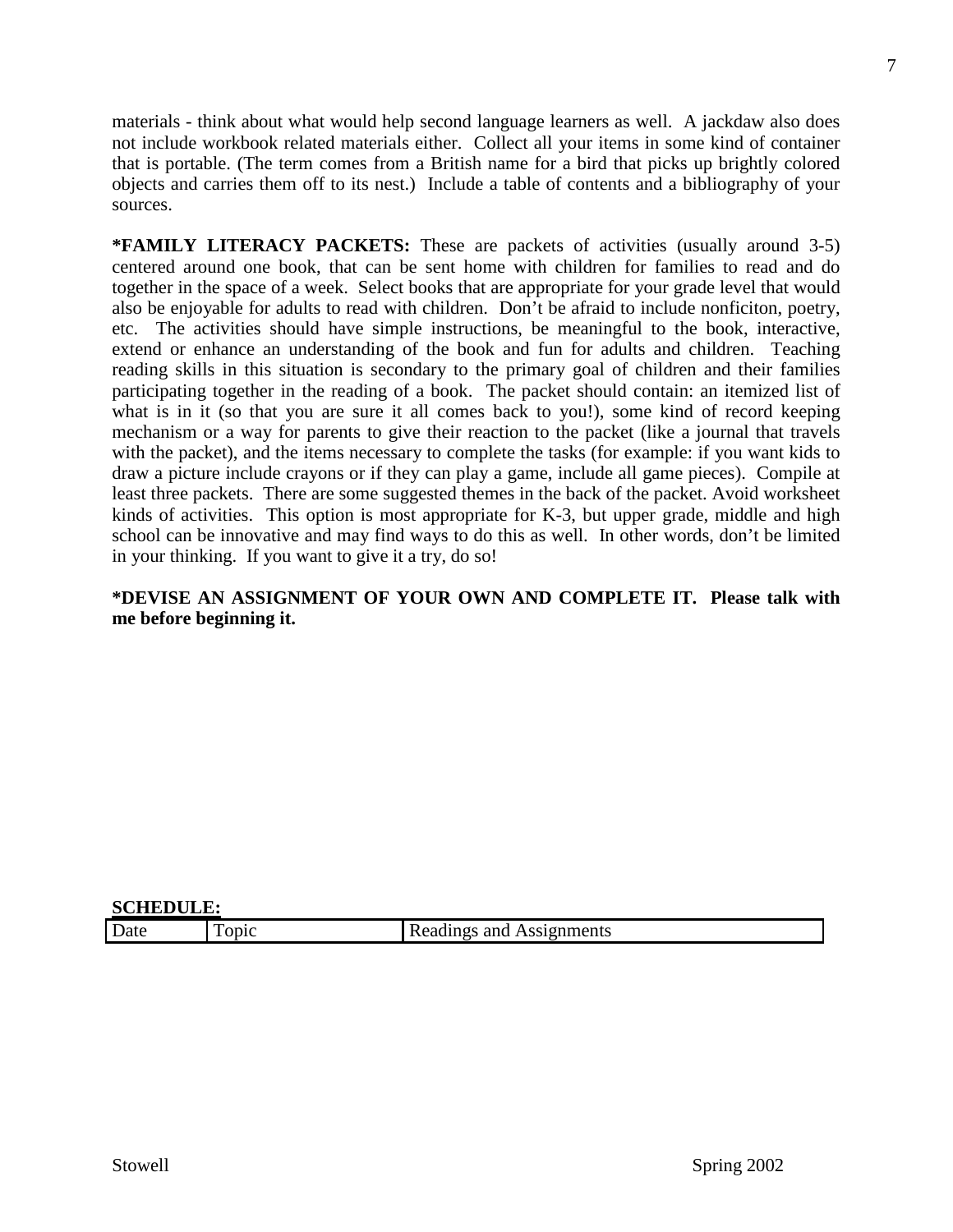| Feb. 6  | Introductions<br>Value of Literature<br><b>Types of Literature</b><br><b>Selection of Literature</b> | •Hancock: chapt. 8<br>•Reimer, "Multiethnic literature: Hold fast to dreams"<br>Yokata, "issues in selecting multicultural children's<br>literature"<br>•Godina & McCoy, "Emic and etic perspectives on<br>Chicana and Chicano multicultural literature"<br>•Galda, "High stakes reading: Articulating the place<br>of children's literature in the curriculum"<br>•Ohlhausen & Jepsen, "Lessons from Goldilocks:<br>'Somebody's been choosing my books but I can make<br>my own choices now!"<br>•Probst, "Literature as invitation"                                                                                                                                                                                                                           |
|---------|------------------------------------------------------------------------------------------------------|-----------------------------------------------------------------------------------------------------------------------------------------------------------------------------------------------------------------------------------------------------------------------------------------------------------------------------------------------------------------------------------------------------------------------------------------------------------------------------------------------------------------------------------------------------------------------------------------------------------------------------------------------------------------------------------------------------------------------------------------------------------------|
| Feb. 13 | <b>Informational books</b>                                                                           | $\bullet$ Hancock: pgs. 153-162<br>•Pappas, "Fostering full access to literacy by<br>including informational books"<br>•Vardell, "A new 'Picture of the World': The NCTE<br>Orbis Pictus Award for outstanding nonfiction for<br>children"<br>• Jensen, "The quality of prose in Orbis Pictus Award<br>books"<br>•Hess, "Understanding<br>nonfiction:<br>purpose,<br>classification, response"<br>•Duthie, "Nonfiction: A genre study for the primary<br>classroom."<br>Hynes, "I read for facts; Reading nonfiction in a<br>fictional world"<br>•Sullivan, "Some teens prefer the real thing: The case<br>for young adult nonfiction"<br>• Lamme & Fu, "Sheltering children from the whole<br>truth: A critical analysis of an informational picture<br>book". |
| Feb. 20 | Historical<br>Fiction/<br>Autobiography/<br>Biography                                                | $\overline{\bullet}\overline{W}$ itness<br>•Through my eyes<br>•Hancock: pgs. 132-138, 145-152<br>• Farris & Fuhler, "Developing social studies concepts<br>through picture books"<br>•Hartman<br>& Hartman,<br>"Reading"<br>texts:<br>across<br>Expanding the role of the reader"                                                                                                                                                                                                                                                                                                                                                                                                                                                                              |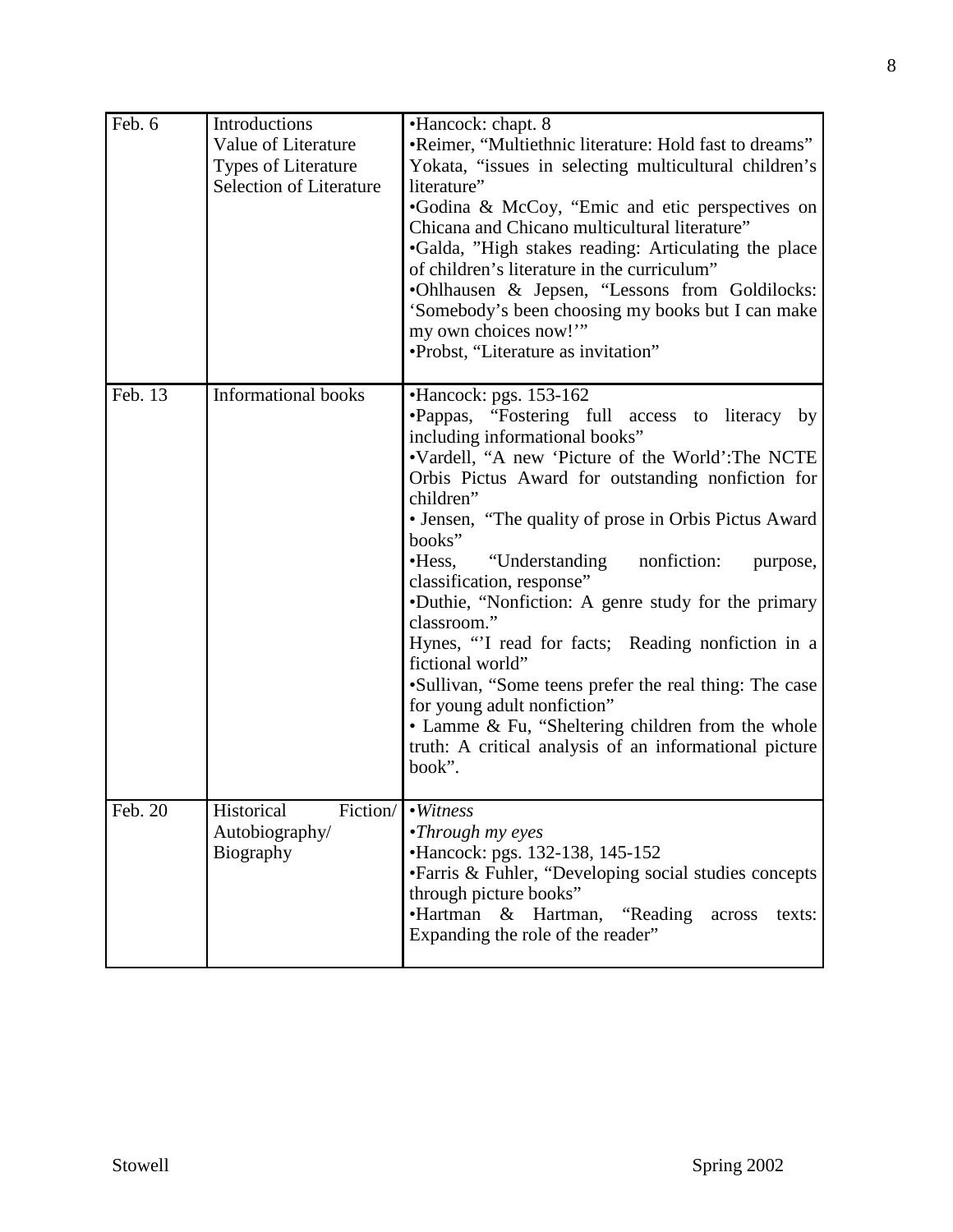| Feb. 27  | Response<br>Response<br>and  <br>comprehension                | $\bullet$ Hancock: chpt., 1, 10<br>.Cox & Many, "Toward an understanding of the<br>aesthetic response to literature"<br>•Lewis, "Give people a chance' Acknowledging<br>social differences in reading"<br>·Deitzshea, "The chain of creativity: How response<br>forms the writer"                                                                                                                                                                                                                                                  |
|----------|---------------------------------------------------------------|------------------------------------------------------------------------------------------------------------------------------------------------------------------------------------------------------------------------------------------------------------------------------------------------------------------------------------------------------------------------------------------------------------------------------------------------------------------------------------------------------------------------------------|
| March 6  | Response<br>in the classroom                                  | •Hancock: chpt. 2,12<br>•Rosenblatt, "Literature -S.O.S."<br>•Hancock, "Exploring the meaning making process<br>through the content of literature response journals: A<br>case study investigation"<br>·Wollman-Bonilla, "Literature response journals in a<br>first grade classrooms"<br><b>Choice I due</b>                                                                                                                                                                                                                      |
| March 13 | Books to begin on<br><b>Traditional literature</b>            | <i>•Los tres cerdos: Nacho, Tito &amp; Miguel</i><br>•Hancock: chpt.9, pgs. 77-86<br>•Smolkin & Yaden, "O is for Mouse: First encounters<br>with the alphabet book"<br>•Christensen, "Unlearning the myths that bind us" in<br><b>Rethinking Classrooms</b><br>•Huck, "Princess Furball: The writing, illustrating and<br>response"<br>•Temple,"What if beauty had been ugly? Reading<br>against the grain of gender bias in children's books"<br>Nodleman, "Where the boys are"<br>Journal analysis due                           |
| March 20 | Picture books<br>Independent reading of<br>quality literature | Hancock: chpt. 3<br>•Giorgis & Johnson, "Gaining insight into picture<br>book illustration and design: A master class in the<br>teaching of children's literature"<br>•Goldstone, "Brave new worlds: The changing image<br>of the picture book"<br>.Robinson, "The newest medium: Illustrating with<br>Save and Undo".<br>•"'I am a Level 3 reader'; Children's perceptions of<br>themselves as readers"<br>.Worthy & Sailors, "That book isn't on my level:<br>Moving beyond text difficulty in personalizing<br>reading choices" |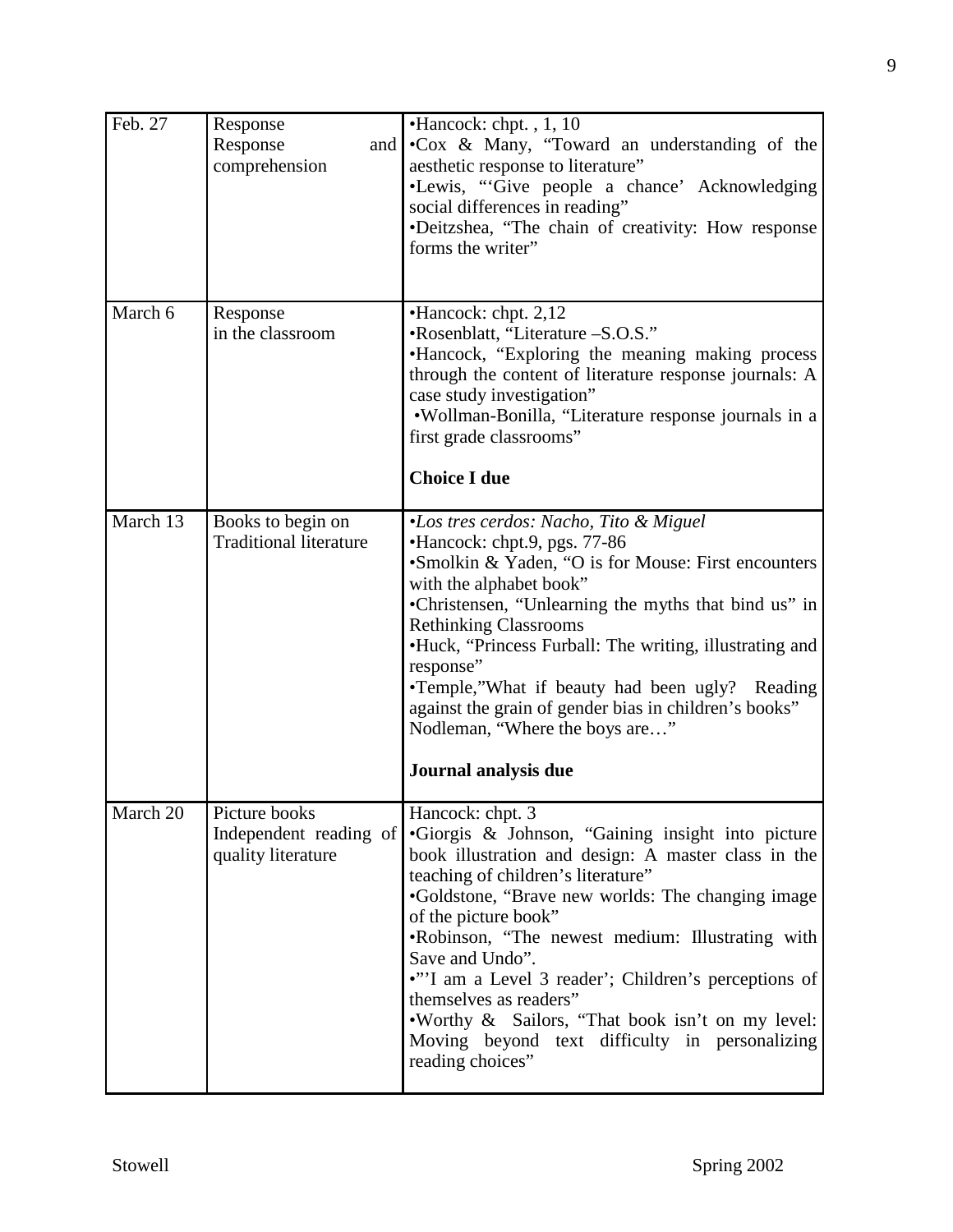| March 27   | Picture books                                                | •Madura, "The line and texture of aesthetic response:<br>Primary children study authors and illustrators"<br>•Stewig, "A Caldecott committee at work"<br>•Marantz &Marantz, "Six years of Caldecott medal<br>winners"<br>•Carr, et al, "Not just for the primary grades: A<br>bibliography of picture books for secondary content<br>teachers"                                                                                                                                                                                                                                                                                                                                                                                         |
|------------|--------------------------------------------------------------|----------------------------------------------------------------------------------------------------------------------------------------------------------------------------------------------------------------------------------------------------------------------------------------------------------------------------------------------------------------------------------------------------------------------------------------------------------------------------------------------------------------------------------------------------------------------------------------------------------------------------------------------------------------------------------------------------------------------------------------|
| April 3    | No class<br><b>Spring Break</b>                              |                                                                                                                                                                                                                                                                                                                                                                                                                                                                                                                                                                                                                                                                                                                                        |
| April 10   | What's appropriate for<br>children<br>Censorship             | •Hancock, pgs. 138-139<br>•Paterson, "Tale of a reluctant dragon"<br>•Paterson, "Family Values"<br>•Tolan, "Happily ever after"<br>•Gribbin, "Religious conservatives and public<br>schools: Understanding the religious right"<br>•Brinkley, "Faith in the word, Examining religious<br>rights attitudes about texts"<br>.Welker, "Truth: The elusive search"<br>•Kearns, "Words worth 1,000 pictures: Confronting<br>film censorship"<br>•Church, "When values clash: Learning<br>from<br>controversy"<br>•Beers, "Literature: Our way in"<br>•Freedman & Johnson, "Who's protecting whom? 'I <br>hadn't meant to tell you this' A case in point in<br>confronting self censorship in the choice of young<br>adolescent literature." |
| April $17$ | Young Adult literature<br>Motivating<br>reluctant<br>readers | $•$ <i>Monster</i><br>•Hancock, pgs. 120-131<br>•Campbell, "The sand in the oyster: Radical Monster"<br>•Myers, "And then I read"<br>Gallo, "How classics create an alliterate society"<br>•Skretta, "Beavis and Butt-head: Two more white<br>males for the canon"<br>•Israel, "What contemporary authors can teach us"<br>•Fox, "Like mud not fireworks- The place of passion<br>in the teaching of reading"<br>•Mollineaux, "Simply irresistible: Letting our reading<br>inform theirs"                                                                                                                                                                                                                                              |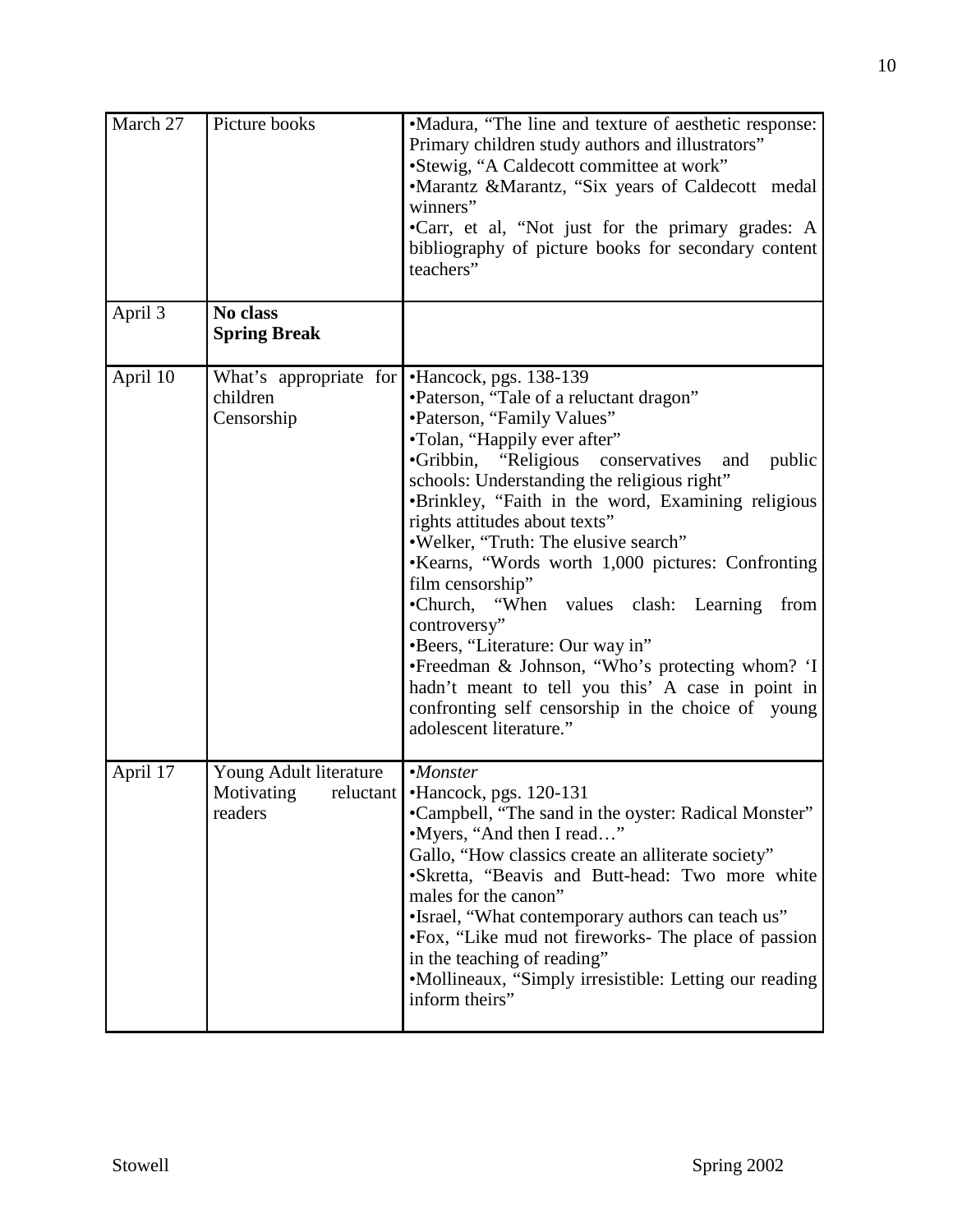| April 24 | Science  <br>Fantasy<br>and<br>Fiction             | Harry Potter and the Sorcerer's Stone<br>•Hancock, pgs. 86-96<br>.West, "Fantsy literature for children: Past, present<br>and future tensions"<br>•Smith, "Are there seats at the round table? An<br>examination of black characters in heroic fantasy"<br>•Harvard Education Review: Reviews of all Harry<br>Potter books<br>Choice II project due                                                                                                                                       |
|----------|----------------------------------------------------|-------------------------------------------------------------------------------------------------------------------------------------------------------------------------------------------------------------------------------------------------------------------------------------------------------------------------------------------------------------------------------------------------------------------------------------------------------------------------------------------|
| May 1    | No class<br>LS out of town<br><b>Attending IRA</b> |                                                                                                                                                                                                                                                                                                                                                                                                                                                                                           |
| May 8    | <b>Quality literature</b>                          | "Pulp fiction" book<br><i>•Because of Winn Dixie</i><br>•Hancock, chpt. 11<br>·Perry & Butler, "Are Goosebumps books real<br>literature?"<br>•Hipple & Maupin, "What's good about the best"<br>•Schon, "Spanish language books for young readers-<br>Great expectations, disappointing realities"<br>•Burns & Flower "Whatever happened?A list of<br>recovered favorites<br>and what makes<br>book<br><sub>a</sub><br>memorable after all"<br>.Rylant, "The room in which Van Gogh lived" |
| May 15   | Poetry                                             | •A jar of tiny stars<br>•Hancock, chpt. 5<br>• Janeczko, "Confessions of a collector"<br>•Perfect, "Rhyme and reason: Poetry for the heart and<br>head"<br>• Fawcett, "Poetry and the princess"<br>•Basurto, "The poet behind the series: An interview<br>with Francisco X. Alarcon"<br>•Mora, P. "Delicious languages"<br>•Bruce & Davis, "Slam:Hip-hop meets poetry- a<br>strategy for violence intervention"                                                                           |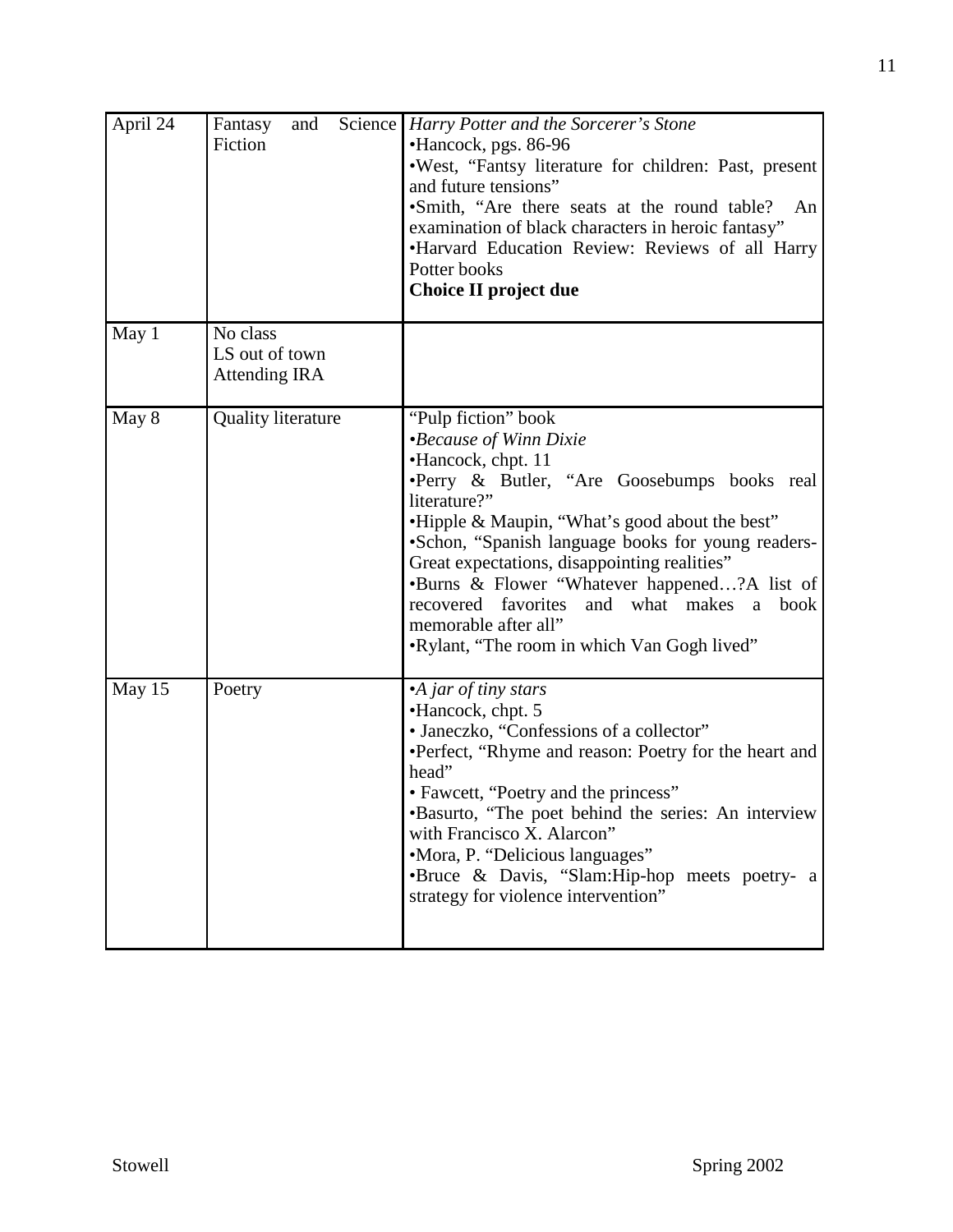| May 22 | Literature<br>in the classroom         | $\cdot$ Love that dog<br>•Hancock, chpt. 14<br>•Reutzel & Larsen, "Look what they've done to real<br>children's books in the new basal readers"<br>•Yenika-Agbaw, "Taking children's literature<br>seriously: Reading for pleasure and social change<br>•Creighton, "Critical literacy in the elementary<br>classroom"<br>In-depth evaluation of a book due |  |
|--------|----------------------------------------|-------------------------------------------------------------------------------------------------------------------------------------------------------------------------------------------------------------------------------------------------------------------------------------------------------------------------------------------------------------|--|
| May 29 | The future of children's<br>literature | •Florio-Ruane, Berne & Raphael, "Teaching literature<br>and literacy in the eye of reform: A dilemma in three<br>acts"<br>•Roser, "A place for everything and literature in its<br>place"                                                                                                                                                                   |  |

# **GRADING**

The total number of points for this course is 150 (50 points per unit -  $3 \times 50 = 150$ ). The break down of points is as follows:

| Choice I             | 25       |
|----------------------|----------|
| Choice II            | 25       |
| Journal and analysis | 25       |
| In-depth evaluation  | 25       |
| Comment cards        | 30       |
| "Quick Writes"       | 20       |
| <b>TOTAL</b>         | 150 PTS. |
| $\sim$ $\sim$ 1      |          |

|      | Grading Scale:   |               |                    |
|------|------------------|---------------|--------------------|
|      | A 140-150 points |               | $B-120-124$ points |
| $A-$ | 135-139          | $\Gamma$ +    | 117-119            |
| $B+$ | 132-134          | $\mathcal{C}$ | 110-109            |
| B.   | 125-131          | $C_{\tau}$    | 105-109            |
|      |                  |               |                    |

# **COE Attendance Policy**

Due to the dynamic and interactive nature of courses in the College of Education, all students are expected to attend all classes and participate actively. At a minimum, students must attend more than 80% of class time, or s/he **may not receive a passing grade** for the course at the discretion of the instructor. Individual instructors may adopt more stringent attendance requirements. Should the student have extenuating circumstances, s/he should contact the instructor as soon as possible.

 $C_{\text{max}}$  3: